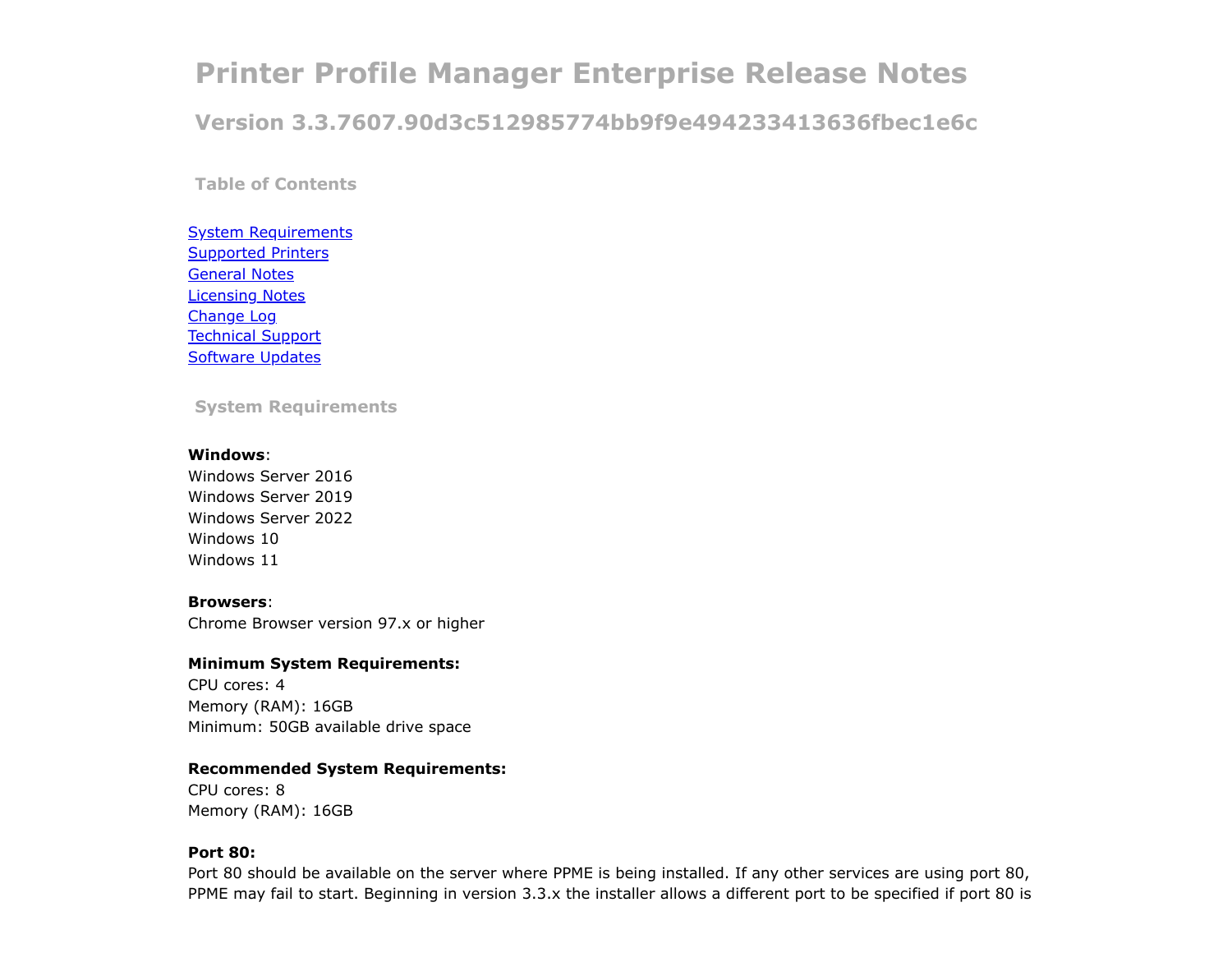in use.

## **Network Access Requirements:**

## **Internet Access**

The PPME server must have continued internet access and be able to reach my.nalpeiron.com for the licensing system to work. This applies to the 30-day trial and purchased licenses.

When using SHA-1 certificates for the printer connection, the PPME server must be able to reach acs.zebra.com. Outgoing port 443 must open to the internet.

# **Internal Network (Outgoing Ports)**

Zebra printers support a discovery process that utilizes UDP on port 4201. Initial printer configuration may use TCP ports 9100, 9200, or 6101.

If using LDAP, additional ports may need to be opened.

# **Server Access (Incoming Ports)**

The server firewall should be configured to only allow the following incoming ports:

- Port 8443: printer connections.
- Port 443: client connections.

## [Back to top](#page-0-1)

## <span id="page-1-0"></span>**Supported Printers**

Print DNA printers running Link-OS v2.5 and later, including the following series:

- 1. iMZ series
- 2. QLn series
- 3. ZC100 series
- 4. ZC300 series
- 5. ZQ300 series
- 6. ZQ500 series
- 7. ZQ600 series
- 8. ZD400 series
- 9. ZD500 series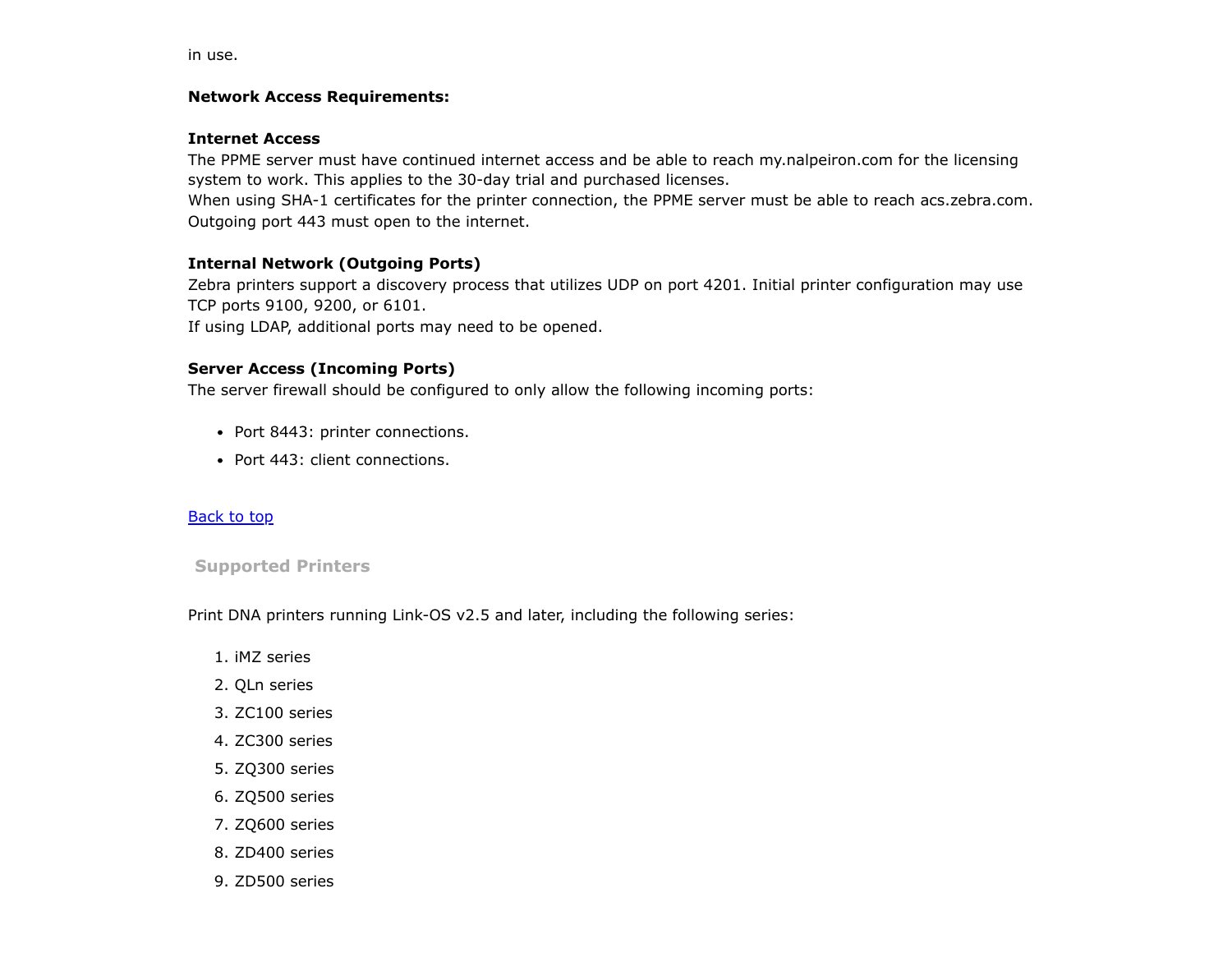- 10. ZD600 series
- 11. ZR Series
- 12. ZT200 series
- 13. ZT400 series
- 14. ZT500 series
- 15. ZT600 series

## [Back to top](#page-0-1)

## <span id="page-2-0"></span>**General Notes**

- 1. Zebra recommends that the Printer Profile Manager Enterprise (PPME) application be installed on its own server, with no other applications running on that server. This allows for all server resources to be dedicated to the application and can help avoid license conflict with other installed apps.
- 2. During installation, spaces or other whitespaces in the email field will cause the certificate generation process to fail. The common name field must be a FQDN, using an IP address for that field will cause the certificate generation process to fail.
- 3. When using the app to distribute printer OS updates, you will experience better performance if you first upload the printer OS to the PPME app before distributing it to printers.
- 4. If a user deletes a resource, profile or tag associated with a provisioning event, the provisioning event is paused.
- 5. Selecting all and deselecting all in the quick tag view will only select/deselect the printers that qualify under the current filter, NOT all of the printers available to PPME.
- 6. After applying an empty IP address or DNS in manually add printer, the discovery will never end, you will have to click Cancel to do a new manually add printer again.
- 7. Downgrading from the 20.01z printer OS to the 19.15z printer OS prevents the printer from getting an IP address the first time it boots up after the downgrade. Reboot the printer again to obtain an IP address.
- 8. PPME uses UTC to store all times. This is done so that the browser and the server don't have to worry about synchronizing. When a user creates a provisioning date-based event, any time entered will be first converted to UTC. Assuming the user is in Guangzhou, that is 8 hours ahead of UTC, and the server is in Lincolnshire, that is 6 hours behind UTC. Assuming it is 9:00am in Guangzhou, so that is 1:00am in UTC, and 7:00pm for the server.
	- $\circ$  Now let's say you want to schedule an event to happen at 11:00am 2/17/2017 Guangzhou time. The browser code will take 11:00am UTC+8 and set it to 3:00am UTC +0 2/17/2017. The server will read that and schedule an event to happen in 2 hours, at 9pm UTC-6 2/16/2017. The key point is to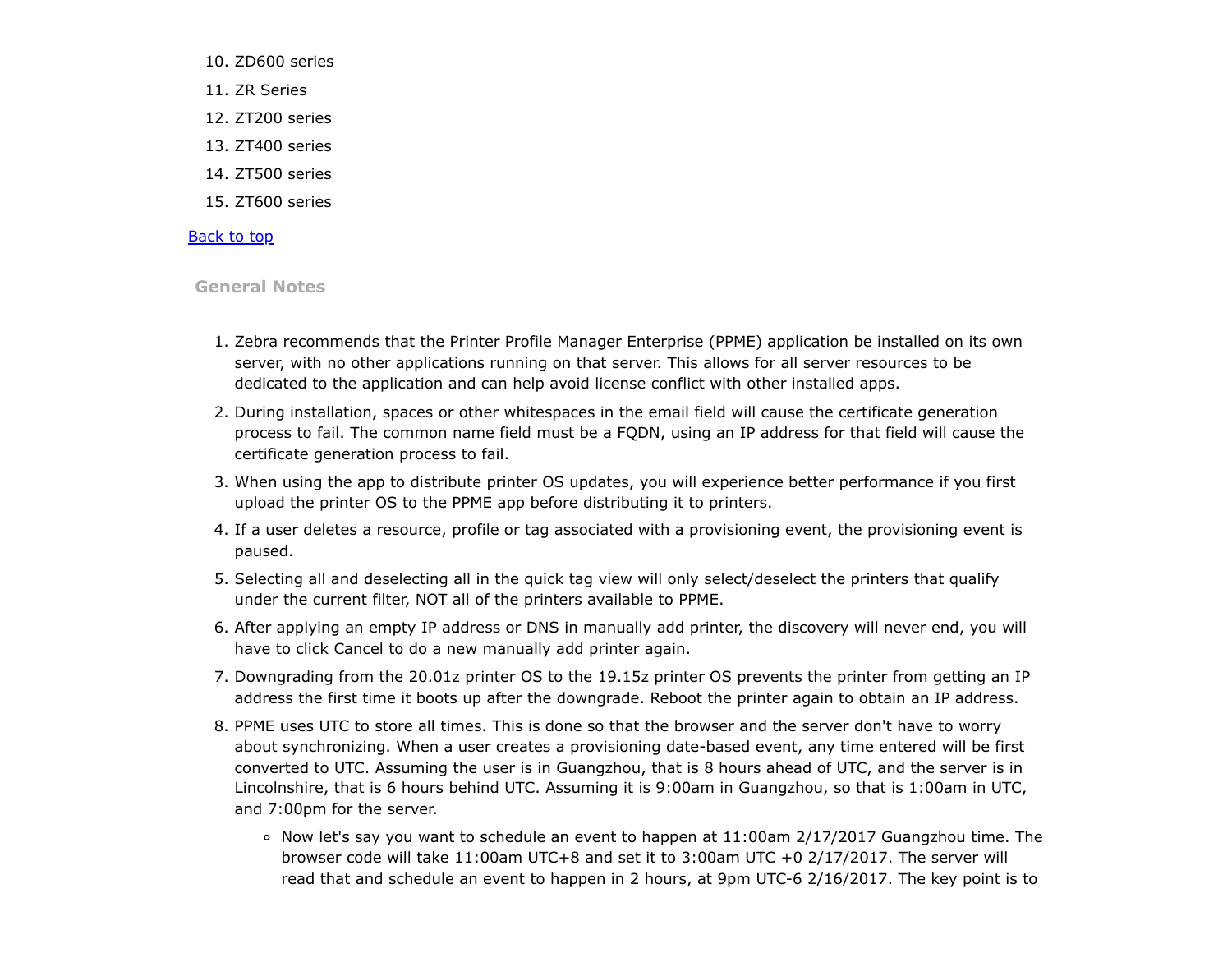remember the server's time zone is the ultimate deciding factor. All events and logs will be based on and offset from that time.

- 9. The printer list refreshes every 60 seconds to accommodate for printers that are changed into a state that doesn't match the current filter.
	- Example: The user filters for online printers and then powers off an online printer. The now offline printer will still be in the printer list even though the filter is for online printers. But because of the 60-second refresh interval, the printer list will be refreshed and the offline printer will be removed from the list of online printers, given that the user is still filtering for online printers at the time of refresh.
- 10. The printer only works with PNG and GRF image types by default, so the application converts graphics to a PNG as needed.
- 11. Applying a profile to a printer will trigger a reboot. Applying a profile with a printer OS change will trigger two reboots.
- 12. Do not apply a profile with a '~jr' command inside the profile to a printer, because then PPME would have no choice but to restart the printer over and over again.
- 13. Multiple pending actions sent to an offline printer may result in errors and incomplete operations when printers come back online.
- 14. When setting the printer to static IP address the "dns server ip address" setting on the printer needs to be configured in order for the printer to find the server. Otherwise, the printer will be unable to find the PPME server when it comes online again.
- 15. Switching a printer from Line mode to ZPL mode (or to other languages, in any order) is not supported by PPME.
- 16. Gleaning and RARP protocols are not supported.
- 17. When the PPME server or service is restarted, the higher the number of printers you have trying to reconnect at the same time increases the load on the server. This can be avoided by reconfiguring the printer's weblink connections to retry connecting at different intervals rather than the current 10 second default. Doing so will prevent all of the printers from reconnecting at the same time and reducing the load on the server. The PPME application will attempt to reconfigure the retry interval automatically when printers connect or are added, however, the new configuration will not take effect until the printers have been restarted.

It's recommended that printers are reconfigured to varying retry intervals of 20 seconds to 120 seconds in groups of no larger than 100-200 (e.g. possibly by subnet). NOTE: This is not meant to imply that you have to limit your tagged groups to 200 printers.

The reconfiguration can be done by setting the following two weblink values (depending upon which connection is being utilized for PPME).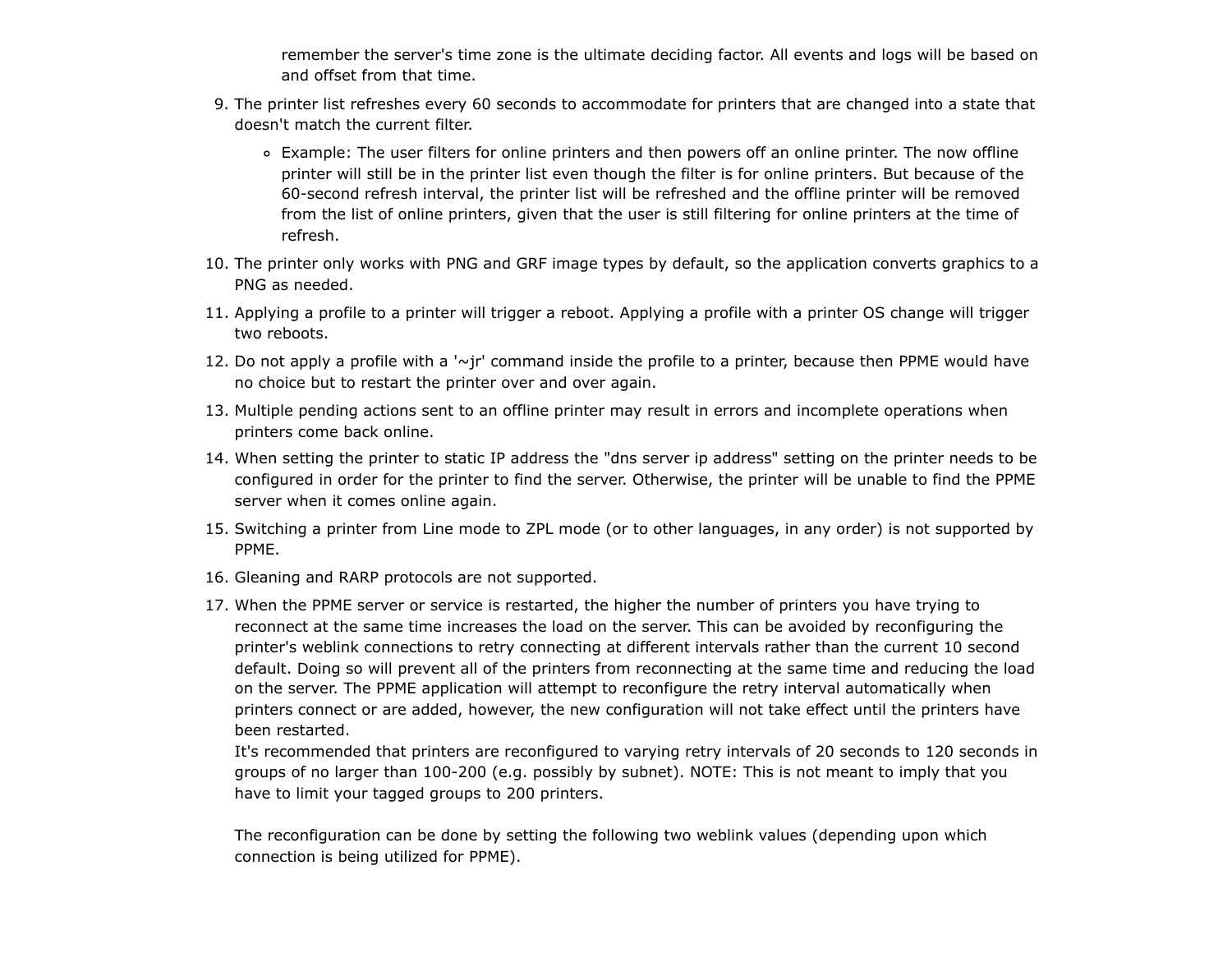For example, if you were setting the printers to an retry\_interval of 20, you'd send these two commands to the printers:

! U1 setvar "weblink.ip.conn1.retry\_interval" "20" ! U1 setvar "weblink.ip.conn2.retry\_interval" "20"

To make this as easy as possible, you can create a file called retryint.zpl, containing the above commands, and then use the Resources directory in PPME to send the file to printers. It's important to name the file with the .zpl extension, because when you click on the file in the Resources you will be able to choose the "Send Resource" on the Resource Actions screen, using the stacked three dot menu.

- 18. If an existing Printer Profile Manager Enterprise installation is found, the installer will attempt to update the service. Before continuing with the upgrade, it is recommended that you backup your current installation. The upgrade will stop the Printer Profile Manager Enterprise service, upgrade the application, and restart the service. Any printers or users connected at the time of this upgrade will experience a disruption in service while the upgrade is in progress. This update is only to be used on older, successful, installations. If an installation is newer or was incomplete, the product should first be completely uninstalled.
- 19. Link-OS 6.0 firmware is known to have download issues with some binary files. If a download issue is encountered, make sure your printer is running the latest firmware version.
- 20. The wireless certificate management feature supports the Microsoft AD CS Enterprise type CA. The Microsoft AD CS Stand-Alone type CA is *not* supported.

## **[Back to top](#page-0-1)**

## <span id="page-4-0"></span>**Licensing Notes**

- 1. For the Printer Profile Manager Enterprise licensing system to work, the server must have port 443 open, and must be able to reach the host **my.nalpeiron.com**
- 2. The PPME licensing system will check in with the cloud based license server one or more times within each 24hr period. Therefore it's necessary for the PPME server to have continued internet access. Failure to connect to the license server can result in a "License Expired" message when attempting to log in to PPME.
- 3. Perpetual licenses will report "License expires in N/A days" because a perpetual license does not expire.

## **[Back to top](#page-0-1)**

## <span id="page-4-1"></span>**Change Log**

| Date | <b>Version</b> | <b>Changes</b><br>$\sim$ |
|------|----------------|--------------------------|
|      |                |                          |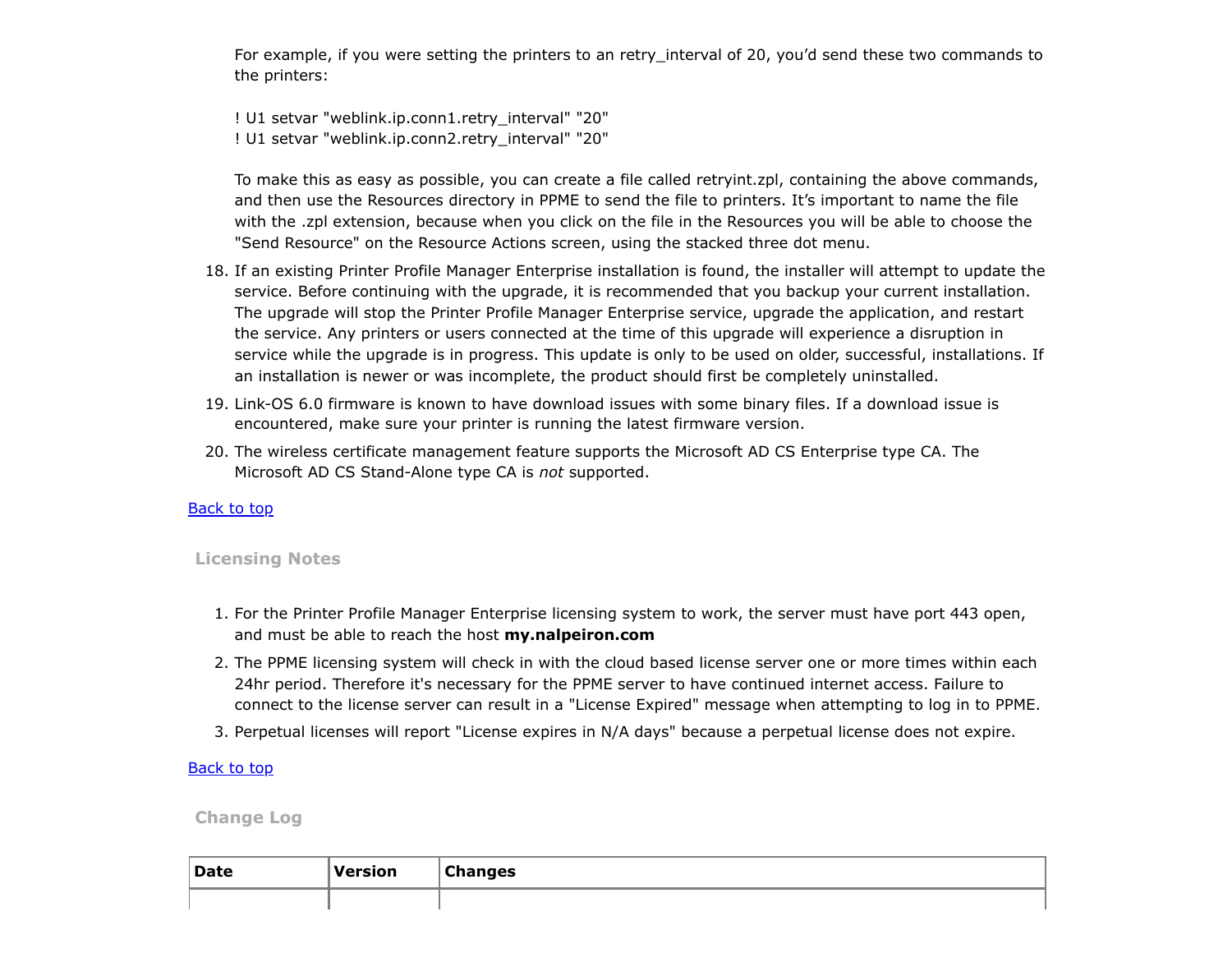| 29 Mar 2022 | 3.3.7607 | • IMPORTANT note when upgrading: Due to a change in the database<br>structure, any assigned static IP addresses will be lost when upgrading<br>to a 3.2.x version from a 2.1.x or 3.1.x version. This only affects the<br>assignment in the PPME user interface, printers will retain their static IP<br>address. |
|-------------|----------|-------------------------------------------------------------------------------------------------------------------------------------------------------------------------------------------------------------------------------------------------------------------------------------------------------------------|
|             |          | • The installer has been updated to detect if port 80 is in use and allow a<br>different port to be specified.                                                                                                                                                                                                    |
|             |          | • The installer has been updated to prevent an upgrade using a different<br>user account to the one used for the initial installation.                                                                                                                                                                            |
|             |          | • The installer has been updated to recommend a permanent service<br>account is used to install the application.                                                                                                                                                                                                  |
|             |          | • The EULA has been updated.                                                                                                                                                                                                                                                                                      |
|             |          | • Corrected an issue that prevented services starting if there was conflict<br>with port 8000.                                                                                                                                                                                                                    |
|             |          | • Corrected an issue where printers running a Link-OS version lower than<br>2.5 were included in "select all" in the discovery list. They are no longer<br>included in "select all" since they cannot connect to PPME.                                                                                            |
|             |          | • The ZE511 and ZE521 models have been added to the base printer<br>models for creating profiles from file.                                                                                                                                                                                                       |
|             |          | • When creating a network configuration that uses Wireless Encryption<br>and Authentication, the Security Username field now supports up to 64<br>characters. This requires all printers are running Link-OS 6.6 or later.                                                                                        |
|             |          | • Updated the placeholder text in the Username field on the Certificate<br>Authority Configuration screen to show the field entry should be in the<br>format Domain\Username.                                                                                                                                     |
|             |          | • The username and password fields in the SMTP Settings section of the<br>Configuration screen are no longer required fields. This allows adding a<br>server that doesn't require authentication.                                                                                                                 |
|             |          | • Added buttons in the 'Weblink for Printer Connections' section of the<br>Configuration screen to download a file containing commands needed to<br>manually configure a printer to connect to PPME.                                                                                                              |
|             |          | • PostgreSQL has been updated to version 14.2-1.                                                                                                                                                                                                                                                                  |
|             |          | • The Java version has been updated to JDK 17.0.2.                                                                                                                                                                                                                                                                |
|             |          | • Corrected an issue that prevented profiles being created from a printer<br>if .CSF font files were stored on the printer.                                                                                                                                                                                       |
|             |          |                                                                                                                                                                                                                                                                                                                   |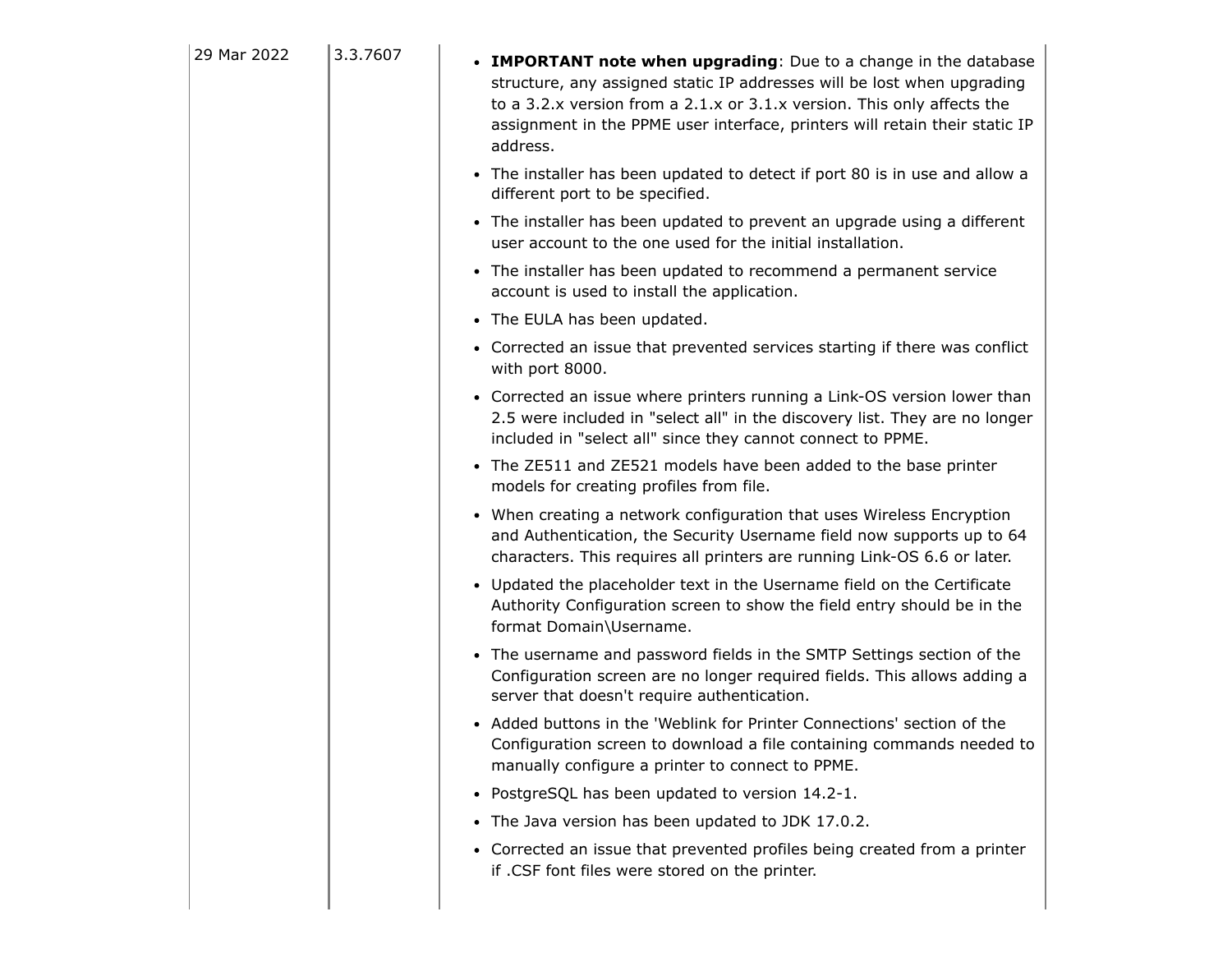|             |          | • Improved the printer reclaiming function on the discovery screen by<br>removing the Reclaim buttons. It's now possible to select individual or<br>all printers to reclaim.                                                                                                                                      |
|-------------|----------|-------------------------------------------------------------------------------------------------------------------------------------------------------------------------------------------------------------------------------------------------------------------------------------------------------------------|
|             |          | • Corrected an issue where the "Case Sensitivity" option did not work<br>when creating an Auto-Tag and using the Regex match type.                                                                                                                                                                                |
|             |          | • The Certificate Management Item section has been improved to allow<br>additional Subject Alternative Name types of User Principle Name and IP<br>address to be added to the certificate.                                                                                                                        |
|             |          | • Improved how the interaction of setting printer tone and printer<br>darkness is handled in the UI. This applies to mobile printers that have<br>different darkness ranges for ZPL and CPCL darkness/tone types.                                                                                                 |
|             |          | • Added the ability to provide PPME with a csv file containing a list of<br>subnets to search and add printers.                                                                                                                                                                                                   |
|             |          | • When creating a profile from printer, NRD certificate files are no longer<br>retrieved and added to the profile. Certificates can be added manually to<br>the profile from the resources section.                                                                                                               |
|             |          | • Corrected an issue where a new ECDSA key size was not saved if you<br>edited a Certificate Management Item.                                                                                                                                                                                                     |
|             |          | • Corrected an issue where both a key size and curve were included after<br>editing a Certificate Management Item and changing the encryption<br>algorithm.                                                                                                                                                       |
|             |          | • Added support for the ZT231 printer model.                                                                                                                                                                                                                                                                      |
|             |          | • The installation guide has been updated.                                                                                                                                                                                                                                                                        |
|             |          | • The help system has been updated.                                                                                                                                                                                                                                                                               |
| 17 Jan 2022 | 3.2.7563 |                                                                                                                                                                                                                                                                                                                   |
|             |          | • IMPORTANT note when upgrading: Due to a change in the database<br>structure, any assigned static IP addresses will be lost when upgrading<br>to a 3.2.x version from a 2.1.x or 3.1.x version. This only affects the<br>assignment in the PPME user interface, printers will retain their static IP<br>address. |
|             |          | • The following Apache Log4j vulnerabilities have been addressed.                                                                                                                                                                                                                                                 |
|             |          | o https://nvd.nist.gov/vuln/detail/CVE-2021-44228                                                                                                                                                                                                                                                                 |
|             |          | o https://nvd.nist.gov/vuln/detail/CVE-2021-45046                                                                                                                                                                                                                                                                 |
|             |          | https://nvd.nist.gov/vuln/detail/CVE-2021-45105<br>$\circ$                                                                                                                                                                                                                                                        |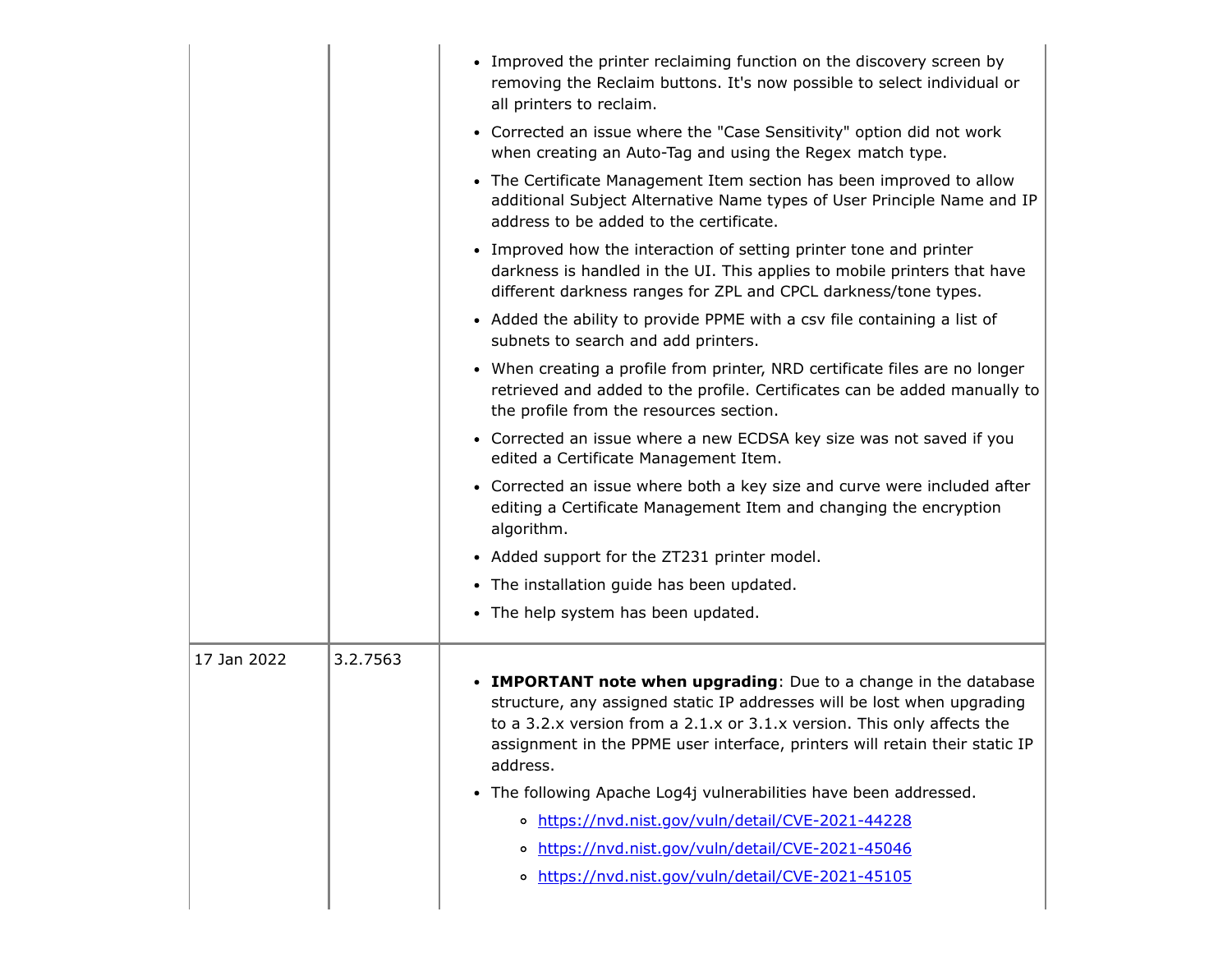|           | o https://nvd.nist.gov/vuln/detail/CVE-2021-44832                                                                                                                                                                                    |
|-----------|--------------------------------------------------------------------------------------------------------------------------------------------------------------------------------------------------------------------------------------|
|           | • The following Logback vulnerability has been addressed.                                                                                                                                                                            |
|           | https://nvd.nist.gov/vuln/detail/CVE-2021-42550<br>$\mathbf{o}$                                                                                                                                                                      |
| $\bullet$ | jQuery has been updated to version 3.6.0                                                                                                                                                                                             |
| ٠         | The stompjs library has been updated to version 6.1.2                                                                                                                                                                                |
| ٠         | Improved error messages related to connecting to a CA. Previously, a<br>"server redirected too many times" message was displayed.                                                                                                    |
| $\bullet$ | Corrected an issue where operations listed in the operation logs would<br>show pending and not update to a completed state.                                                                                                          |
| $\bullet$ | The Java mail library has been updated so it's compatible with Java<br>JDKs which require TLS1.2                                                                                                                                     |
|           | • Users can no longer add printers running a Link-OS version lower than<br>2.5 as they cannot connect to PPME. Previousy this caused the printers<br>to show in PPME in the Adding Failure state as they are not able to<br>connect. |
| ٠         | Printer images have been added for the ZE511 and ZE521 models.                                                                                                                                                                       |
| $\bullet$ | Users can no longer delete a CMI if it's associated with a Network<br>configuration.                                                                                                                                                 |
| $\bullet$ | The add printers from CSV file option has been expanded to support<br>both IP addresses and DNS names.                                                                                                                               |
|           | • Corrected an issue where deleting an object from a profile also caused<br>certificate resources to be deleted.                                                                                                                     |
|           | • Corrected an issue where the Gather Application Analytics option did not<br>show the correct state when returning to the configuration page.                                                                                       |
|           | • Corrected an issue where tags were not created and associated as part<br>of the Tagging Policy after a printer OS update was performed.                                                                                            |
| $\bullet$ | Corrected an issue where re-ordering or re-arranging of tags didn't work<br>when more than 20 tags existed.                                                                                                                          |
| ٠         | Corrected the sort order of Network configuration items.                                                                                                                                                                             |
|           | Corrected an issue where re-ordering tags by number of printers didn't<br>work.                                                                                                                                                      |
| $\bullet$ | Corrected an issue where the generic printer image did not display if a<br>printer model image is not present. This might occur if a newly released<br>or beta printer model is connected to PPME.                                   |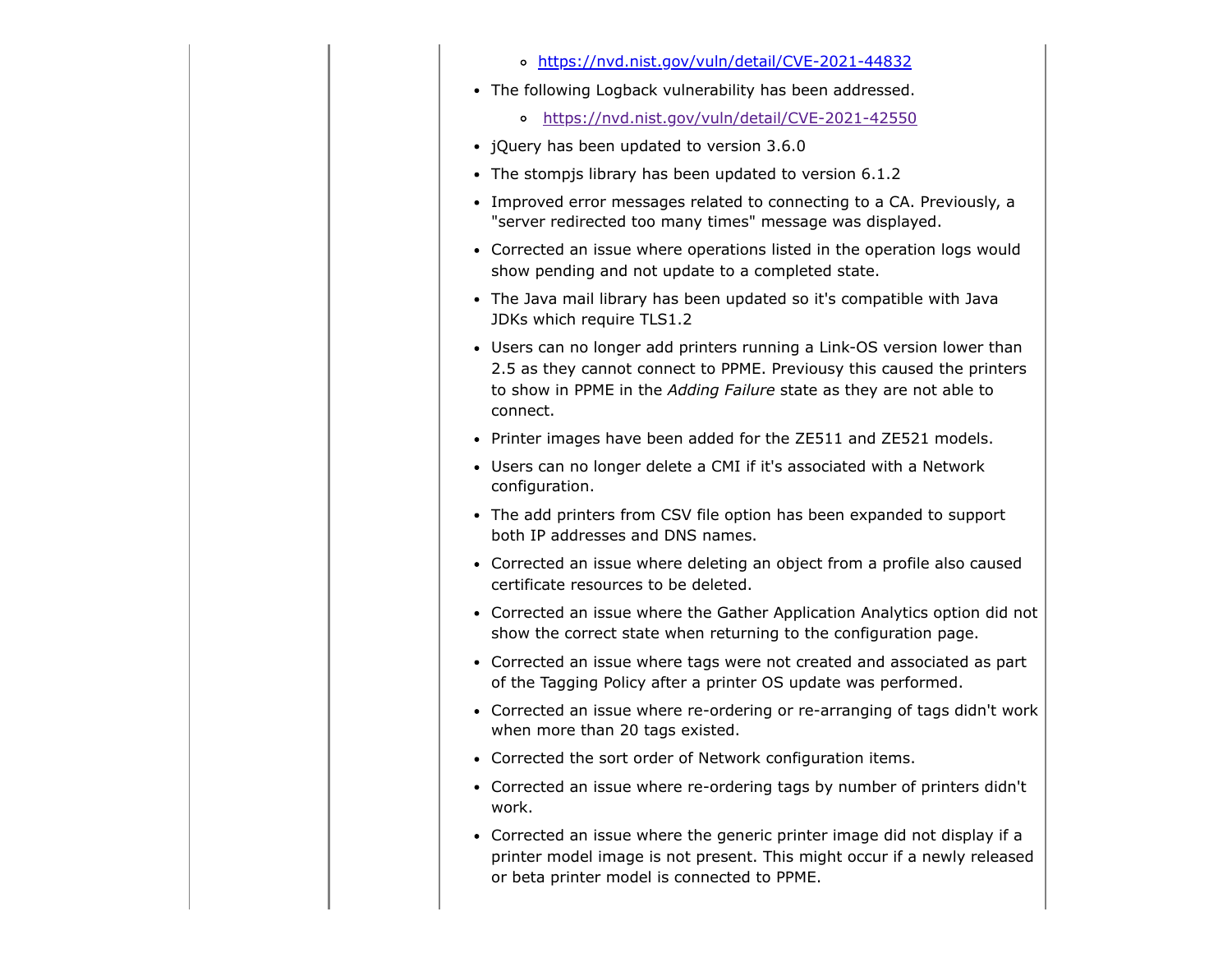|             |          | • Improved handling of the license related fields in the login screen.<br>• Corrected an issue where the start date of a repeating provisioning item<br>would be empty if the time zone set is earlier than the local time zone.<br>• Corrected an issue where the result displayed on the message after<br>generating a UI certificate may not be correct.        |
|-------------|----------|--------------------------------------------------------------------------------------------------------------------------------------------------------------------------------------------------------------------------------------------------------------------------------------------------------------------------------------------------------------------|
|             |          | • Corrected an issue where an object could not be downloaded to the local<br>computer from the printer landing page objects tab if the resource was<br>added to the printer from a source other than PPME.                                                                                                                                                         |
| 30 Sep 2021 | 3.2.7515 | • IMPORTANT note when upgrading: Due to a change in the database<br>structure, any assigned static IP addresses will be lost when upgrading<br>to a 3.2.x version from a 2.1.x or 3.1.x version. This only affects the<br>assignment in the PPME user interface, printers will retain their static IP<br>address.<br>• The licensing components have been updated. |
|             |          | • Port 80 is no longer required for the license system to work. It now uses<br>port 443.                                                                                                                                                                                                                                                                           |
|             |          | • Added the ability to enable license logging for troubleshooting purposes.<br>• Corrected an issue where the private key was not stored on the printer<br>when sending a Network configuration.                                                                                                                                                                   |
|             |          | • For consistency with the printer front panel displays, a printer in a<br>PAUSED state is now displayed as a warning. Previously it was displayed<br>as an error.                                                                                                                                                                                                 |
|             |          | • Added the ability to specify a certificate template name when using a<br>Microsoft ADCS CA server.                                                                                                                                                                                                                                                               |
|             |          | • The UI certificate generated by PPME now contains the DNS name in the<br>certificate SAN field.                                                                                                                                                                                                                                                                  |
|             |          | • In the CMI certificate information section, MAC address is renamed to<br>Wireless MAC address in the common name field. Selecting this option<br>now forces use of the printer's wireless MAC address. Previously it used<br>the active MAC address.                                                                                                             |
|             |          | • In the CMI certificate information section, the printer Friendly Name has<br>been added as a selection for the Common Name field.                                                                                                                                                                                                                                |
|             |          | • Corrected an issue when sending a profile to many printers that                                                                                                                                                                                                                                                                                                  |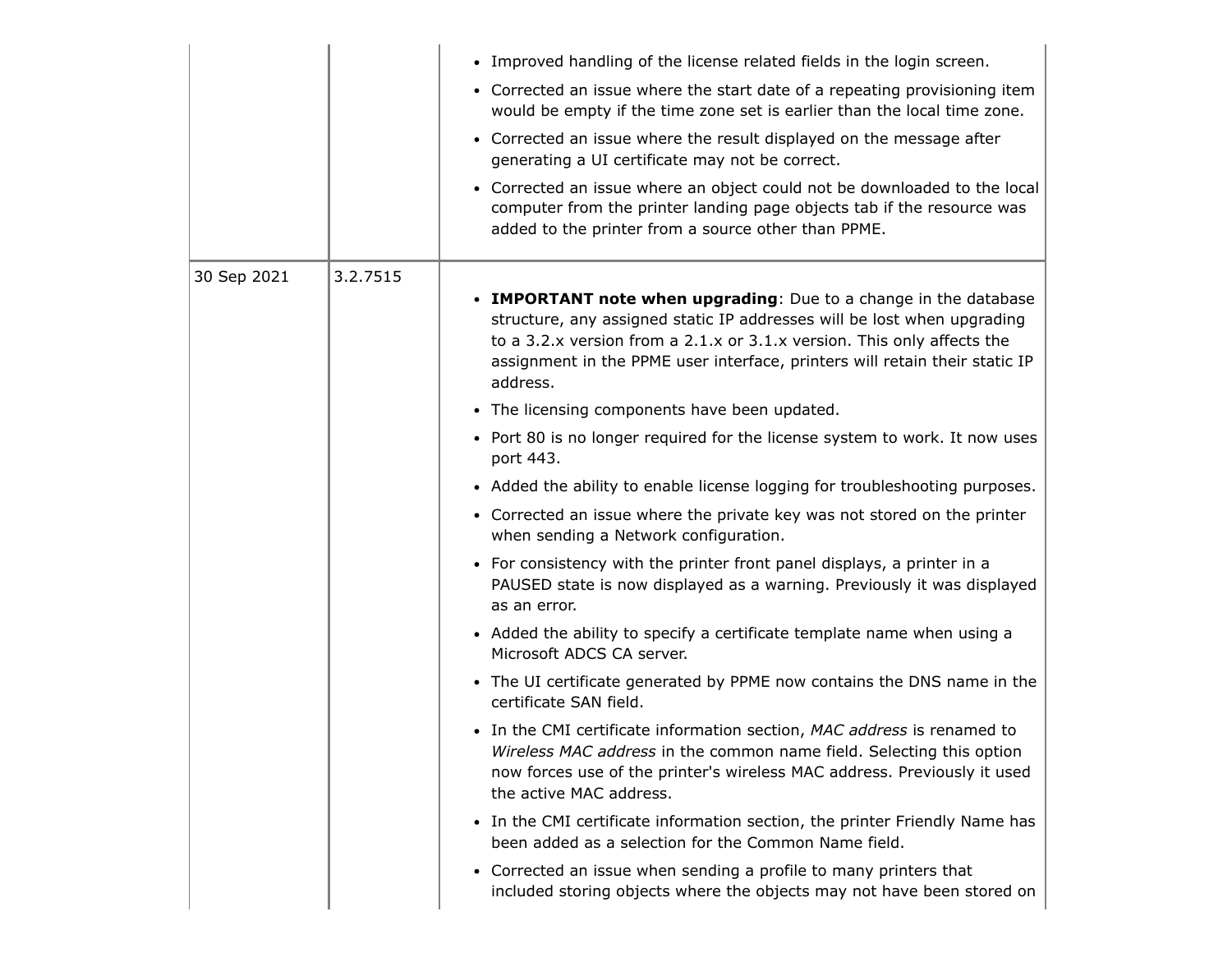all printers.

- Notifications relating to the license are no longer sent to users with a Technician role.
- Added images for new printer models.
- Corrected some broken help topic links.
- The installation guide has been updated.
- Usage of the certificate management feature is now gathered when *Gather Application Analytics* is enabled.
- Auto-Tags are now indicated by green tag icons to distinguish them from Manual Tags which are indicated by blue tag icons.
- Corrected an issue where a suspended provisioning item prevented other scheduled provisioning events from executing.
- Improved the "Malformed subnet search address" message when exceeding the subnet search range.
- Added a new Tagging Policy feature. This can be enabled under Beta Features in the configuration section.
- Printers can now be added to PPME using a list of known IP addresses.
- The system log now includes the name of the profile that has been sent.
- Corrected an issue where the import button for the UI certificate was disabled.
- Corrected an issue where the PPME service may not start after upgrading from 2.x to 3.x. This could occur if a UI cert had been imported in the 2.x version.
- Corrected an issue where certificates files couldn't be added to a Network configuration from Resources.
- Corrected an issue where WLAN certificates were not stored on the printer with the correct filename when sent in a Network configuration.
- Corrected an issue that prevented the PPME service starting if the elastic-search service took a long time to start due to the size of its database.
- When proxy settings are configured, they are no longer used for connection to the CA certificate server.
- For printers that support a *print.tone.format* setting of zpl or cpcl, the darkness is now set correctly.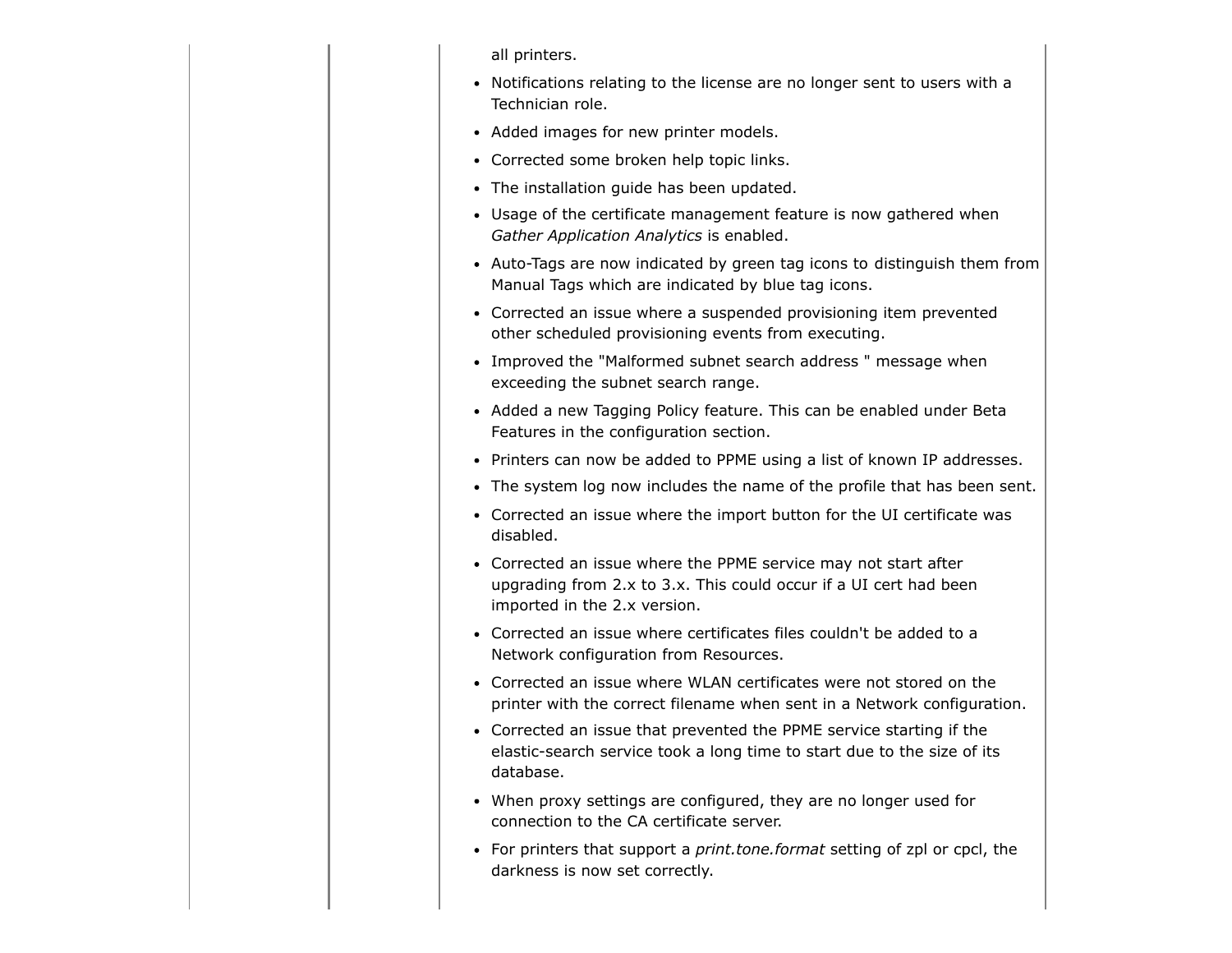|             |            | • The Java version has been updated to JDK 11.0.8.                                                                                                                                                                                                                                         |
|-------------|------------|--------------------------------------------------------------------------------------------------------------------------------------------------------------------------------------------------------------------------------------------------------------------------------------------|
|             |            | • In Profiles, Objects has been renamed to Files to Store and Objects to<br>Process has been renamed to Files to Process.                                                                                                                                                                  |
|             |            | • Added an option in Profiles > Files to Store to select whether or not files<br>will be deleted from the printer when sending a profile. Previously files<br>were deleted when sending a profile. This option does not apply to Card<br>printers.                                         |
|             |            | • Added a Check FQDN option that applies when uploading certificates for<br>the printer weblink connection.                                                                                                                                                                                |
|             |            | • Corrected an issue that prevented profiles working when upgrading to<br>Link-OS 6.3 or downgrading from Link-OS 6.3.                                                                                                                                                                     |
|             |            | • Corrected an issue where the WEBLINKx_CERT.NRD and<br>WEBLINKx_CA.NRD files were not removed from the printer if the<br>printer connection changed from Advanced to Basic.                                                                                                               |
|             |            | • If the printer connection is changed from Advanced to Basic, the<br>certificates for the Advanced connection are now deleted from the<br>printer.                                                                                                                                        |
|             |            | • Added the ability for Administrators to remove a user. Users created in<br>the Local Directory can now be deactivated or removed.                                                                                                                                                        |
|             |            | • Other fixes to improve stability and performance.                                                                                                                                                                                                                                        |
| 25 Sep 2020 | v3.1.7146A | • Corrected an issue that caused an "Error parsing provided certificate"<br>message when configuring a CA. Handling the URL that is requesting<br>authentication has been corrected. This applies to the Microsoft ADCS<br>CA type server only (not Microsoft ADCS NDES or EJBCA servers). |
| 13 Sep 2019 | v3.1.7124  | • Added ZC1X0 and ZC3X0 series card printer support                                                                                                                                                                                                                                        |
|             |            | • Added a setup wizard on new installations to assist with initial<br>configuration                                                                                                                                                                                                        |
|             |            | • Added a new Auto-Tag feature which allows printers to be automatically<br>tagged based of a printer setting                                                                                                                                                                              |
|             |            | • Added a new wireless certificate management feature which allows                                                                                                                                                                                                                         |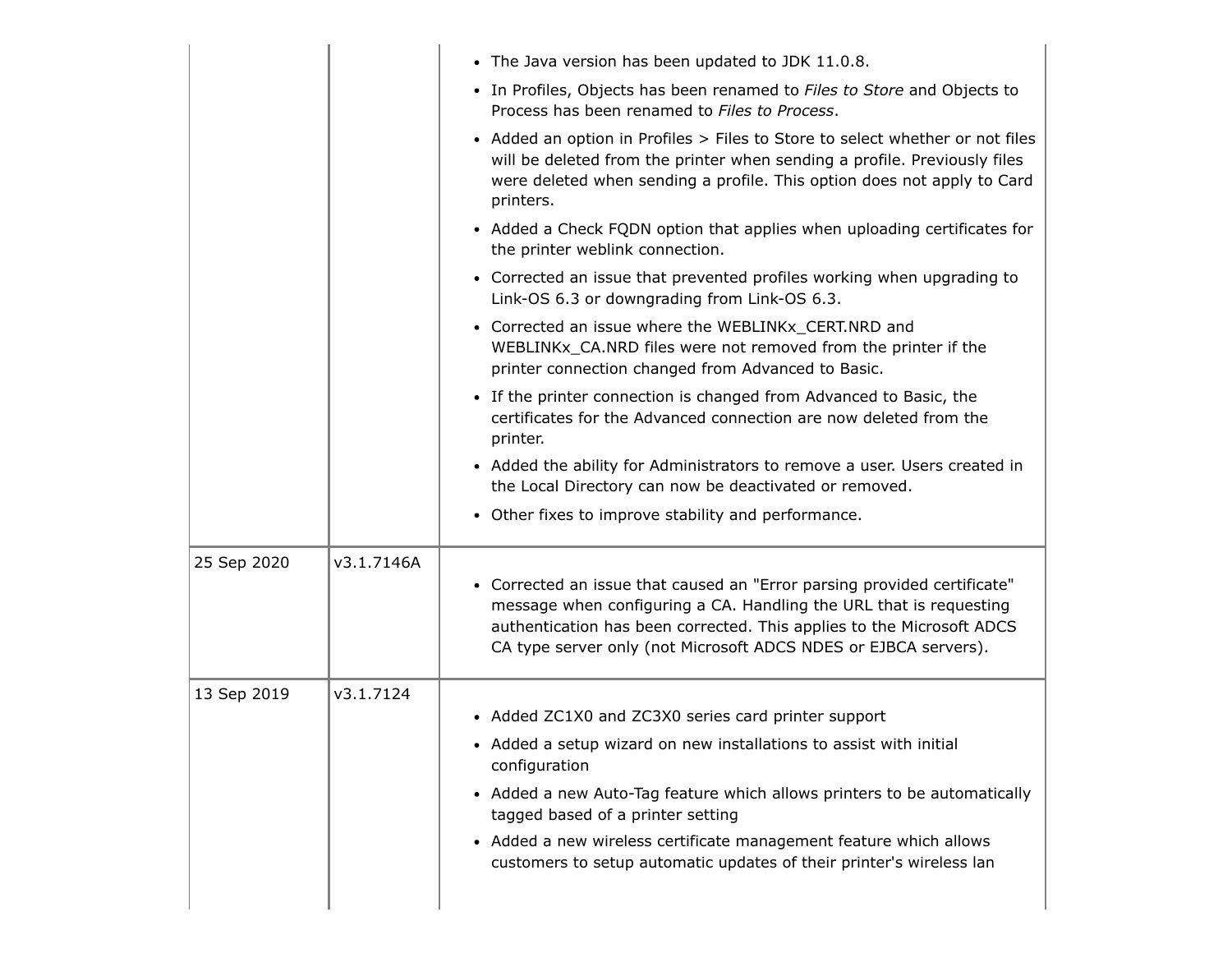|             |           | certificates. This feature requires printers to have Link-OS 6 or later<br>installed, and it supports the follow Certificate Authority servers:                                                                                                                                                                                                                                                                                            |
|-------------|-----------|--------------------------------------------------------------------------------------------------------------------------------------------------------------------------------------------------------------------------------------------------------------------------------------------------------------------------------------------------------------------------------------------------------------------------------------------|
|             |           | o Microsoft ADCS: Microsoft Certification Authority 10.0                                                                                                                                                                                                                                                                                                                                                                                   |
|             |           | o Microsoft ADCS NDES 2019: Microsoft Certification Authority 10.0                                                                                                                                                                                                                                                                                                                                                                         |
|             |           | ○ EJBCA-SCEP: EJBCA 7.1.0 Enterprise                                                                                                                                                                                                                                                                                                                                                                                                       |
|             |           | • Improved database disk use                                                                                                                                                                                                                                                                                                                                                                                                               |
|             |           | • Other minor bug fixes                                                                                                                                                                                                                                                                                                                                                                                                                    |
| 30 Mar 2018 | v2.1.6633 |                                                                                                                                                                                                                                                                                                                                                                                                                                            |
|             |           | • Improved the tag filtering on the Device Listing Page.                                                                                                                                                                                                                                                                                                                                                                                   |
|             |           | • Improved the searching capability of the System Log.                                                                                                                                                                                                                                                                                                                                                                                     |
|             |           | • The Device Listing Page now supports the ability to export all printer<br>settings to a CSV file.                                                                                                                                                                                                                                                                                                                                        |
|             |           | • Added the ability to delete multiple printers at once from the Device<br>Listing Page.                                                                                                                                                                                                                                                                                                                                                   |
|             |           | • Added a new Battery Monitoring Feature (BETA) that allows customers to<br>individually monitor the batteries for their mobile devices. This feature<br>can be enabled and disabled. Please note, it can take the app up to 15<br>min to gather enough data to create a trend line chart for each battery.                                                                                                                                |
|             |           | • Improved the visibility of issues that can arise when adding a printer<br>and improved the steps to resolve those issues, reducing the need to<br>communicate directly with the printer when troubleshooting.                                                                                                                                                                                                                            |
|             |           | • Analytics gathering can be enabled to store all printer settings in the<br>Elasticsearch document store so they may be queried for report<br>generation and other analytics. Note that turning on the Analytics<br>function can greatly increase the hard drive space the app uses and will<br>also cause the app to attempt to open a connection to the cloud-based<br>Zebra Printer Connector to communicate the data it has gathered. |
|             |           | • Updated the Java Virtual Machine to version 8.0.151                                                                                                                                                                                                                                                                                                                                                                                      |
|             |           | • Updated Elasticsearch to version 5.6.5                                                                                                                                                                                                                                                                                                                                                                                                   |
|             |           | • Updated Postgresgl to version 10.1-3                                                                                                                                                                                                                                                                                                                                                                                                     |
|             |           | • Added support for newer printer firmware versions and printer models.                                                                                                                                                                                                                                                                                                                                                                    |
|             |           | • Added the ability to specify a CA Certificate for LDAP.                                                                                                                                                                                                                                                                                                                                                                                  |
|             |           | • Other minor bug fixes.                                                                                                                                                                                                                                                                                                                                                                                                                   |
|             |           |                                                                                                                                                                                                                                                                                                                                                                                                                                            |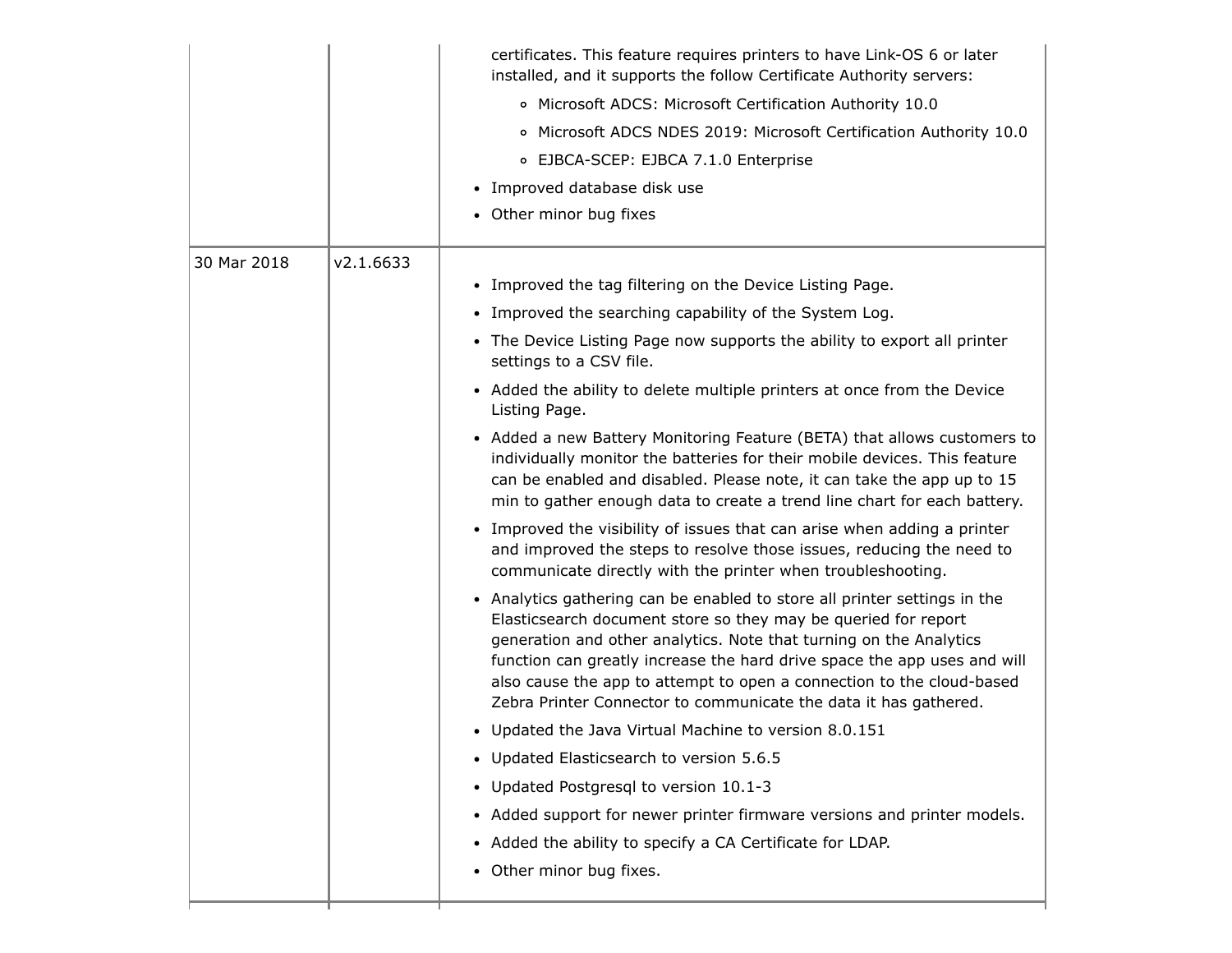| 01 Oct 2017 | 2.0.6353 | • Updates to LDAP configuration will no longer remove existing LDAP<br>users.<br>• Added support for newer firmware versions and printer models.<br>• The installer has been updated to allow for upgrades of Printer Profile<br>Manager Enterprise (see General Notes).                                                                                                                                                                                                                |
|-------------|----------|-----------------------------------------------------------------------------------------------------------------------------------------------------------------------------------------------------------------------------------------------------------------------------------------------------------------------------------------------------------------------------------------------------------------------------------------------------------------------------------------|
| 12 Jun 2017 | 2.0.6301 | • Addressed stability issues when updating the printer operating system<br>for a 1000+ printers at one time.<br>• Require customers to configure Domain Name Server address when<br>they are setting static addresses on printers. Note that the printers<br>using static addresses will have their DNS configuration overwritten<br>when they are added through the PPME application.<br>• Weblink logs shown for printers in offline or adding states on the Printer<br>Details Page. |
| 31 Mar 2017 | 2.0.6194 | Initial release.                                                                                                                                                                                                                                                                                                                                                                                                                                                                        |

**[Back to top](#page-0-1)** 

<span id="page-12-0"></span>**Technical Support**

Worldwide Technical Support is available through your Reseller, or at: <https://www.zebra.com/support>

Zebra Technologies Corporation Corporate & International Headquarters 3 Overlook Point Lincolnshire, Illinois 60069 USA Phone: +1 847 913 2259 Fax: +1 847 913 2578

**[Back to top](#page-0-1)** 

<span id="page-12-1"></span>**Software Updates**